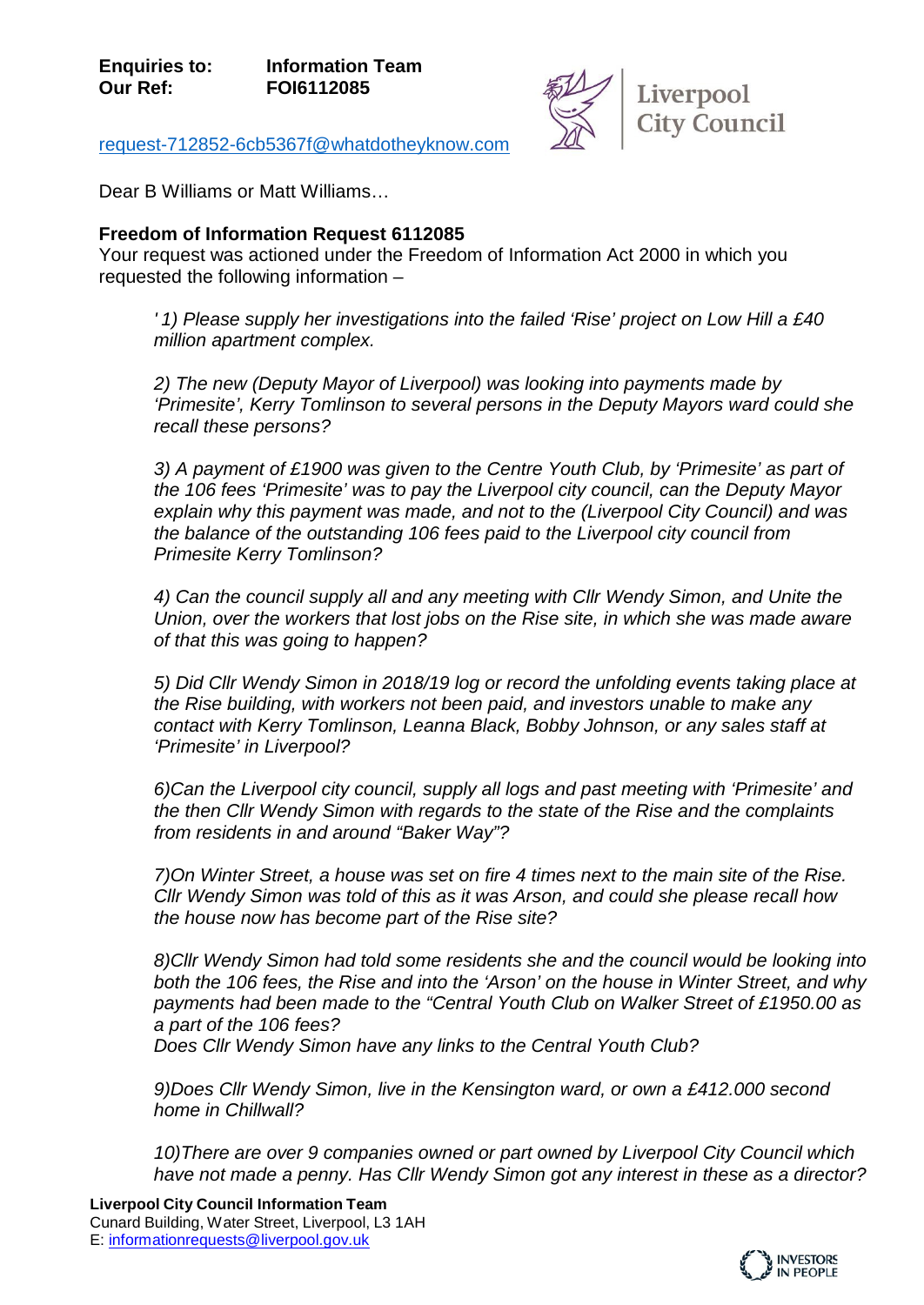*11)Why and how can a councilor have these allowances of over (£39,000 )per year in a ward were a total of 1381 street level crime incidents took place Kensington in October 2020. The largest category was Anti-Social Behaviour, followed by Violent Crime?*

*Will Cllr Wendy Simon know of any Elliot Group projects in her ward, and the total amount of houses sold by the Liverpool city council to landlords including all land sales from the Liverpool city council to investors, can Cllr Wendy Simon investigate this into her own ward from the past 10 years and make this public?'*

## **Response**

- 1. Freedom of Information legislation relates to information held by public authorities and does not extend to providing responses to speculatory comments and expressions of opinion.
- 2. Freedom of Information legislation relates to information held by public authorities and does not extend to providing responses to speculatory comments and expressions of opinion.
- 3. Information in relation to the payment requirements for legal agreements associated with specific planning applications is a matter of public record. Please refer
- 4. No such information is held by the City Council.
- 5. Freedom of Information legislation relates to information held by public authorities and does not extend to providing responses to speculatory comments and expressions of opinion.
- 6. No such information is held by the City Council.
- 7. Freedom of Information legislation relates to information held by public authorities and does not extend to providing responses to speculatory comments and expressions of opinion.
- 8. Freedom of Information legislation relates to information held by public authorities and does not extend to providing responses to speculatory comments and expressions of opinion.
- 9. Please refer to the published interests of Councillor Simon and all remaining Councillors on the City Council website.
- 10. Please refer to the published interests of Councillor Simon and all remaining Councillors on the City Council website.
- 11. Freedom of Information legislation relates to information held by public authorities and does not extend to providing responses to speculatory comments and expressions of opinion.

This concludes our response.

The City Council will consider appeals, referrals or complaints in respect of your Freedom of

**Liverpool City Council Information Team** Cunard Building, Water Street, Liverpool, L3 1AH E: [informationrequests@liverpool.gov.uk](mailto:xxxxxxxxxxxxxxxxxxx@xxxxxxxxx.xxx.xx)